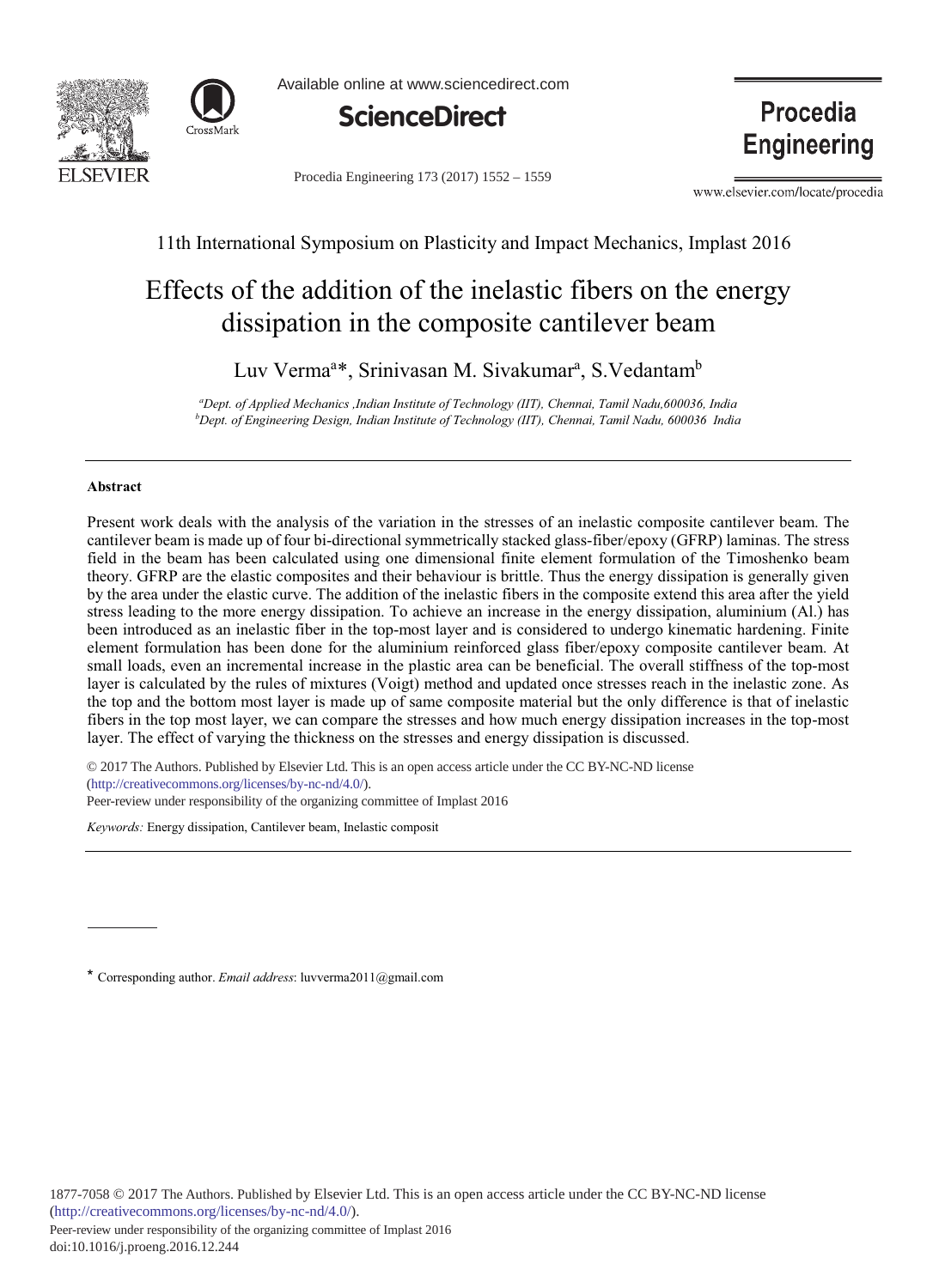### 1. Introduction

Composite materials are the future materials. They have replaced the conventional materials in many industries such as aerospace, automobiles and civil applications. With the time, the behavior of the composite is understood better and the capabilities of modelling them under various loading conditions increases. Though better than metals under longitudinal loading, composites are still finding the way to beat metals when they undergo impact loading. As they are brittle in nature, under impact they behave poorly. They generally fail in various modes [1], the extent of damage might even go unnoticed and thus the reliability reduces. For the impact applications such as car bumpers and a vehicle body, where more than damage to a vehicle, human life is at risk and dissipation of the energy through various modes is a primary important factor, composites generally cease to deliver.

To increase the energy dissipation of the components used in various applications as well as to reduce the weight at the same time, composites can be embedded with the materials with high dissipation capabilities. Drop weight impact testing has been done to provide the comparative results of the damage resistance in different types of the material [2]. Some work has been done on the energy dissipation using the metal matrix composites (MMCs) [3]. Low velocity impact on GFRP composites has been investigated by many researchers [4-6]. At low-velocity impact the dynamic response of the composite material has been analyzed and it has been observed that the matrix properties govern the damping behavior [7]. Finite element formulation using one dimensional (1-D) composite beam using Timoshenko beam theory has been given in many references [8-9]. The studies by different researchers have been conducted on how to dissipate energy under impact. Modelling of the energy dissipation as a function of the strain energies stored in the material directions of the composite materials has been done considering the first-order laminate theory including the transverse shear effects [10]. The damping properties of the thick composite laminates have been done by studying the changes in the constituent properties such as fiber volume ratio, fiber orientation, laminate configuration [11].

MMCs and ceramic composites are generally ductile because of matrix properties but loses the advantage of less weight. It is easy to calculate by homogenization procedure that adding materials such as viscoelastic in comparison to metals or alloys degrade the stiffness of the overall obtained materials as their modulus values are generally lower. Also, if the material is embedded in between, the impact load damages the front composite layers before coming in contact with the embedded energy dissipating material.

In this paper, attempt is made to develop a model for an approach to increase dissipated energy by embedding ductile fibers in the composite as longitudinal fibers. These fibers are embedded in the top-most layer of the composite material which directly faces the impact loads. To model this kind of behavior under impact, a cantilever composite beam with four bidirectional symmetric layers is considered to be embedded with the aluminum (Al.) as the fibers and the beam undergo loading at the end. After reaching yield stress, the Al. fiber will undergo plastic deformation and dissipates energy as can be seen from the area in the inelastic region of stress-strain curve. The composite model for 1-D inelastic beam using Timoshenko beam theory is derived. It is considered that the incremental force is applied transversely to the beam in steps. The finite element formulation is presented for the same. The laminas considered are oriented in 0/90/90/0 to avoid the axial-bending coupling. The paper has considered the Voigt process to calculate the overall property of the first lamina of composites and then calculate the overall stresses into all laminas.

The paper is organized as follows. In section two, we have discussed the inelastic finite element formulation and the algorithm to calculate the stress field in one dimension, in all the four laminas. In section three we have shown the effect of variation in thickness on the energy dissipation and stress-strain behavior.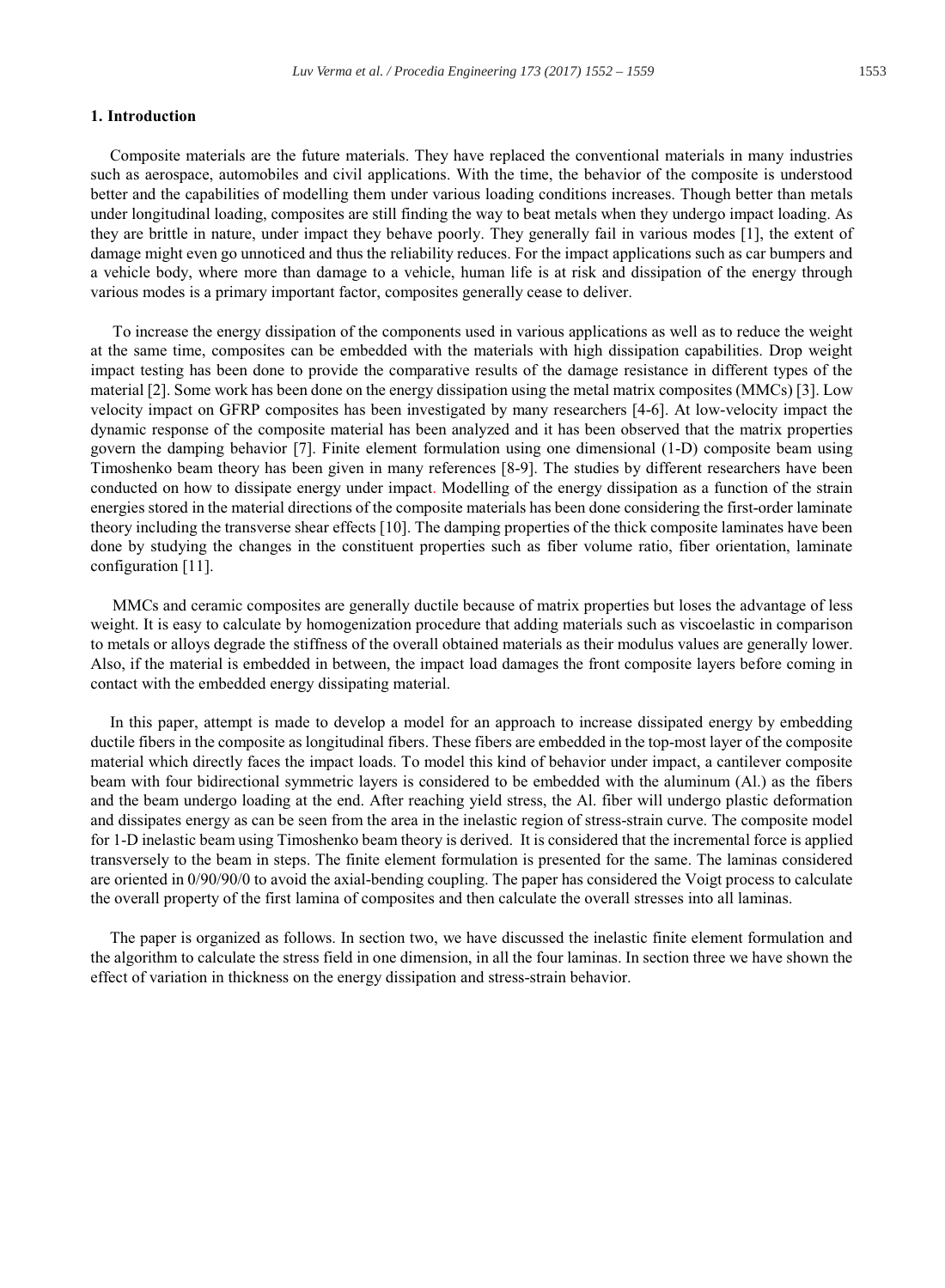#### 2. Finite element formulation and Algorithm

The general form of the principle of virtual work (PVW) is given in the (Eq. 1). The right-hand side (R.H.S) represents the external force due to the point loads acting on the structure. The summation in the R.H.S corresponds to the nodal displacements and the transverse forces.

$$
\int_{V} \delta \varepsilon^{T} \sigma dV = \sum_{i} \delta w_{i} P_{z_{i}} \tag{1}
$$

In the finite element formulation, we consider that for one-dimensional beam there are two strains, that are longitudinal strain and shear strain. Considering one dimensional element, with each one having two nodes, each node has three degrees of freedom (D.O.F). According to the Timoshenko beam theory, first D.O.F is the axial displacement of the beam axis  $(u_0)$ , the second is the transverse displacement  $(w_0)$  of the beam axis and third is the rotation  $angle(\theta)$ . These 3 D.O.Fs can be related to the strains by the (Eq. 2) Axial and shear stresses are related to the corresponding strains by the (Eq. 3).

$$
\varepsilon = \begin{pmatrix} \varepsilon_x \\ \gamma_{xz} \end{pmatrix} = \begin{pmatrix} 1 & -z & 0 \\ 0 & 0 & 1 \end{pmatrix} \begin{pmatrix} \frac{\partial u_0}{\partial x} & \frac{\partial \theta}{\partial x} & \frac{\partial w_0}{\partial x} - \theta \end{pmatrix}^T = S\hat{\varepsilon}
$$
 (2)

$$
\sigma = \begin{pmatrix} \sigma_x \\ \sigma_{xz} \end{pmatrix} = \begin{pmatrix} E & 0 \\ 0 & G \end{pmatrix} \begin{pmatrix} \varepsilon_x \\ \gamma_{xz} \end{pmatrix} = D\varepsilon = DS\hat{\varepsilon}
$$
\n(3)

(Eq. 4), is the equation for the resultant stress which relates the axial force, bending moment and the shear force in the beam section to the generalized strain vector. (Eq. 5) reduces the three dimensional formulation of the work done in the PVW to one dimension by introducing generalized strain from  $(Eq. 2)$  and resultant stress from  $(Eq 4)$ .

$$
\hat{\sigma} = \iint_{A} S^{T} \sigma dA = (\iint_{A} S^{T} DS dA) \hat{\varepsilon} = \hat{D} \hat{\varepsilon}
$$
\n(4)

$$
W = \int_{V} \delta \varepsilon^{T} \sigma dV = \int_{I^c} (\delta \hat{\varepsilon})^{T} \hat{\sigma} d\mathbf{x} = \int_{I^c} (\delta \hat{\varepsilon})^{T} \hat{D} \hat{\varepsilon} d\mathbf{x}
$$
 (5)

The generalized constitutive matrix is given by  $\hat{D}$ . In the matrix  $\hat{D}_{a}$ ,  $\hat{D}_{b}$ ,  $\hat{D}_{a}$  represents axial stiffness, bending stiffness and axial-bending coupled stiffness. B is the strain interpolation vector.  $B_a$ ,  $B_b$ ,  $B_s$  represents the axial, bending and shear strain interpolation terms.

$$
\hat{D} = \begin{pmatrix} \hat{D}_a & \hat{D}_{ab} & 0 \\ \hat{D}_{ab} & \hat{D}_b & 0 \\ 0 & 0 & \hat{D}_s \end{pmatrix}; \hat{\varepsilon} = Ba^{(e)}; B = \begin{pmatrix} B_{a_i} \\ B_{b_i} \\ B_{s_i} \end{pmatrix}
$$
\n(6)

Putting (Eq. 5, 6) in (Eq. 1), we get the PVW in one-dimensional form as follows: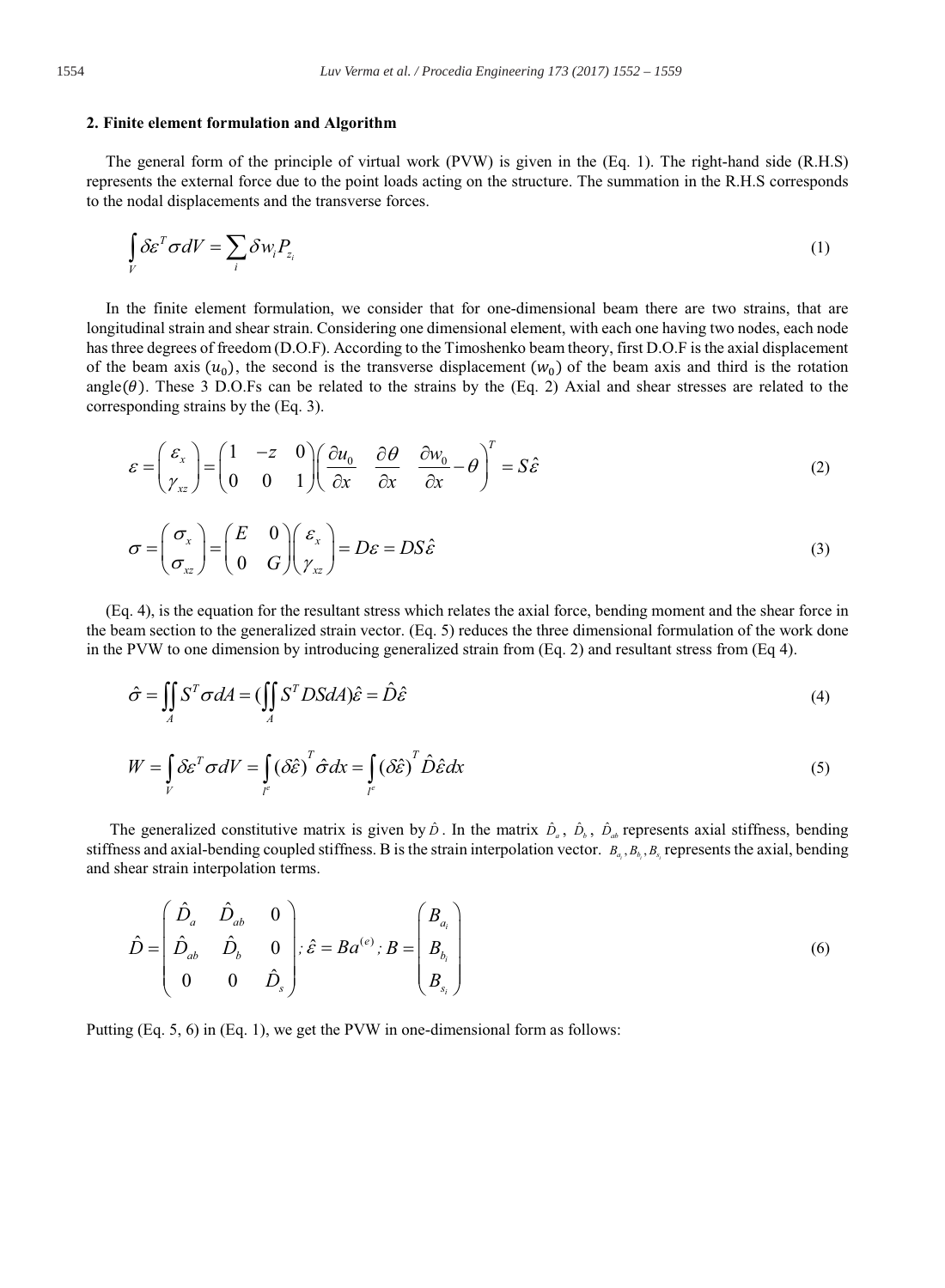$$
\int_{I^e} (\delta \hat{\varepsilon})^T \hat{D} \hat{\varepsilon} dx = \int_{I^e} (B \delta a)^T \hat{D} (B a) dx = \delta a^T [\int_{I^e} B^T \hat{D} B dx] a
$$
\n(7)

The total number of laminas are denoted by  $n_i$ . The laminate axial, bending and shear stiffness are denoted by  $\hat{D}_n$ ,  $\hat{D}_n$ and  $\hat{D}_{ab}$ . These stiffnesses can be calculated by first integrating them over the individual laminas area ( $A_k$ ) and then summing up the young's modulus and shear modulus over all the individual laminas in one-dimensional settings. Young's modulus is denoted by  $E_{\nu}(x, z_{\nu})$  where k is a lamina index. Shear modulus of the k<sup>th</sup> lamina is denoted by  $G_{\varepsilon}(x, z_{\varepsilon})$ . Both of them are constant in a lamina but varies from one lamina to other.  $k_{\varepsilon}$  represents the shear correction parameter. For (0/90) layup  $\hat{D}_{ab}$  is equal to zero.  $z_k$  represents the distance along of the kth lamina along the z-axis from the reference considered in the middle of the four layers.

$$
\hat{D}_a = \sum_{k=1}^{n_l} \int_{A_k} E_k(x, z_k) dA_k \; ; \; \hat{D}_b = \sum_{k=1}^{n_l} \int_{A_k} E_k(x, z_k) z_k^2 dA_k \; ; \; \hat{D}_s = \sum_{k=1}^{n_l} k_z \int_{A_k} G_k(x, z_k) dA_k \tag{8}
$$

From (Eq. 7) and (Eq. 8), the expression below can be expanded and can be written for the individual composite laminas.

$$
\delta a^{T} \left[ \int_{I^{c}} B^{T} \hat{D}B dx \right] a = \delta a^{T} \sum_{k=1}^{n_{l}} \int_{I^{c}}^{R} \left\{ \int_{A_{k}} E_{k}(x, z_{k}) dA_{k} \right\} B_{a_{l}} dx \right] a + \dots
$$
\n
$$
\delta a^{T} \left[ \int_{I^{c}} B^{T} \hat{D}B dx \right] a = \delta a^{T} \sum_{k=1}^{n_{l}} \int_{I^{c}}^{R} \left\{ \int_{A_{k}} E_{k}(x, z_{k}) z_{k}^{2} dA_{k} \right\} B_{b_{l}} + B_{s_{l}}^{T} (k_{z} \int_{A_{k}} G_{k}(x, z_{k}) dA_{k}) B_{s_{l}} dx \right] a \tag{9}
$$

The significance of  $(Eq, 9)$ , is that as in  $0/90/90/0$  layup only one of the four laminas is inelastic or having material non-linearity. Thus, we need to calculate the directional derivative of PVW for the top most lamina. Thus (Eq. 10), divides the above equation in three parts. The first term represents the linear part of the PVW for the first lamina. Thus, in the first term of the equation k is equal to one and thus subscript k is changed accordingly. The last term represents the PVW for all the other three laminas which are linear. The second term calculates the directional derivative of the first lamina of the composite and thus k is equal to one. The linear young modulus is replaced with the tangent modulus which is calculated at every time step and it represents incremental slope in one-dimensional.

$$
\delta a^{T} \int_{I^{e}} [\{B_{a_{i}}^{T} (\int_{A_{1}}^{L} E_{1}(x, z_{1}) dA_{1}) B_{a_{i}} + B_{b_{i}}^{T} (\int_{A_{1}}^{L} E_{1}(x, z_{1}) z_{1}^{2} dA_{1}) B_{b_{i}} \} dx] a + ... + \delta a^{T} \int_{I^{e}} [\{B_{s_{i}}^{T} (k_{z} \int_{A_{1}}^{L} G_{1}(x, z_{1}) dA_{1}) B_{s_{i}} \} dx] a + [\{B_{a_{i}}^{T} (\int_{A_{1}}^{L} E_{1}^{t}(x, z_{1}) dA_{k}) B_{a_{i}} \} dx] \Delta a +
$$
  

$$
W + D_{\Delta u} W = ... + \delta a^{T} \int_{I^{e}} [\{B_{b_{i}}^{T} (\int_{A_{1}}^{L} E_{1}^{t}(x, z_{1}) z_{1}^{2} dA_{1}) B_{b_{i}} + B_{s_{i}}^{T} (k_{z} \int_{A_{1}}^{L} G_{1}^{t}(x, z_{1}) dA_{1}) B_{s_{i}} \} dx] \Delta a + ... \quad (10)
$$
  

$$
\{B_{a_{i}}^{T} (\int_{A_{k}}^{L} E_{k}(x, z_{k}) dA_{k}) B_{a_{i}} + B_{b_{i}}^{T} (\int_{A_{k}}^{L} E_{k}(x, z_{k}) z_{k}^{2} dA_{k}) B_{b_{i}} \} dx] a + ...
$$
  

$$
+ \delta a^{T} [\sum_{k=2}^{n_{i}} \int_{I^{e}}^{A_{k}} + [\{B_{s_{i}}^{T} (k_{z} \int_{A_{k}}^{L} G_{k}(x, z_{k}) dA_{k}) B_{s_{i}} \} dx] a
$$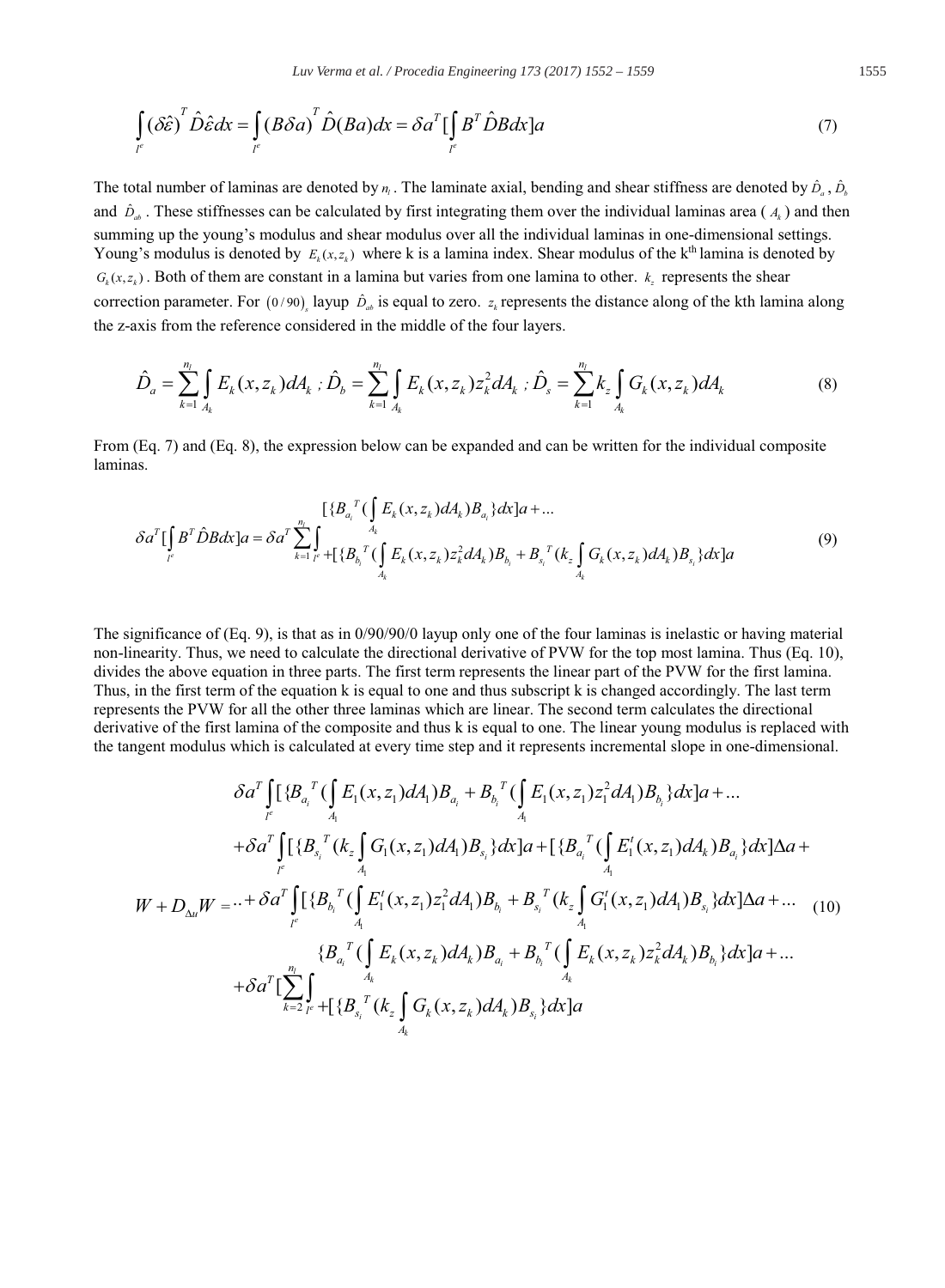Taking the PVW for the composite earlier on the L.H.S to the R.H.S gives the unbalanced force vector.  $r_i$  is an updated force with the new stress value in all the laminas and thus the subtraction of the  $r<sub>l</sub>$  from the external force on the node denoted by  $P_n$  gives the unbalanced force. The convergence criteria can be set. (Eq. 10), gives incremental displacement  $(a)$ , using which we can calculate the increments in the three nodal degrees of freedoms.

$$
D_{\lambda u} W \Delta a = -r_i + P_n \tag{11}
$$

Where

$$
D_{\Delta u}W = \int_{l^{e}} \left\{ \sum_{i=1}^{N} \left( \int_{A_{i}} E_{i}^{t}(x, z_{1}) dA_{k} \right) B_{a_{i}} \right\} dx \right\} + \dots
$$
\n
$$
D_{\Delta u}W = \int_{l^{e}} \left\{ \sum_{i=1}^{N} \left( \int_{A_{i}} E_{i}^{t}(x, z_{1}) z_{i}^{2} dA_{i} \right) B_{b_{i}} + B_{s_{i}}^{T} \left( k_{z} \int_{A_{i}} G_{i}^{t}(x, z_{1}) dA_{i} \right) B_{s_{i}} \right\} dx \right\}
$$
\n
$$
(12)
$$

$$
r_{i} = \int_{r} (\delta \hat{\varepsilon})^{T} \hat{D} \hat{\varepsilon} dx = \sum_{k=1}^{n_{i}} \int_{r} \int_{-k}^{4_{k}} \int_{A_{k}}^{A_{k}} E_{k}(x, z_{k}) dA_{k} B_{a_{i}} dx + \dots
$$
\n
$$
r_{i} = \int_{r} (\delta \hat{\varepsilon})^{T} \hat{D} \hat{\varepsilon} dx = \sum_{k=1}^{n_{i}} \int_{r} \int_{A_{k}}^{4_{k}} E_{k}(x, z_{k}) \hat{Z}_{k}^{2} dA_{k} B_{b_{i}} + B_{s_{i}}^{T} (k_{z} \int_{A_{k}} G_{k}(x, z_{k}) dA_{k}) B_{s_{i}} dx
$$
\n
$$
(13)
$$

The axial bending and shear tangent modulus stiffness tensors are denoted by  $K'_{ai}$ ,  $K'_{bi}$ ,  $K'_{si}$ . The total tangent stiffness tensor is a summation of the above three denoted by  $K'$ . The incremental displacements at the nodes can be found out by from (Eq. 14 or 15). F represents the total unbalanced force at every step.

$$
(K'_{ai} + K'_{bi} + K'_{si})\Delta a = r_l + P_n
$$
\n(14)

$$
K'\Delta a = F\tag{15}
$$

There are many homogenization techniques which can be employed to calculate the overall modulus of the first lamina as it consists of aluminum fibers embedded in glass-fibers epoxy. The simplest one is the Voigt method or the rules of mixtures which is the average of the tangent modulus of the matrix and the fibers weighted according to their volume fractions. The equation is given as follows:

$$
E' = V_m \left(\frac{d\sigma}{d\varepsilon}\right)_m + V_f \left(\frac{d\sigma}{d\varepsilon}\right)_f = V_m E_m + V_f \left(\frac{d\sigma}{d\varepsilon}\right)_f
$$
\n(16)

In the above equation, glass-fiber/epoxy is considered as a matrix  $(m)$ , and aluminum as the fibers  $(f)$ . The behavior of glass-fiber/epoxy is considered to be linear and thus model is governed by  $E<sub>m</sub>$  which represents the Young's modulus of glass-fiber/epoxy of the first lamina. As aluminum fiber reaches the yield stress, incremental modulus needs to be considered which defines the ratio of incremental strain by incremental strain in the above equation. In the above equation, tangent modulus of the fiber is given as [13]:

$$
\left(\frac{d\sigma}{d\varepsilon}\right)_f = \frac{E_{al}K_{al}}{E_{al} + K_{al}}\tag{17}
$$

 $E_{a}$ ,  $K_{a}$  represents Young's modulus and the kinematic hardening modulus of the aluminium.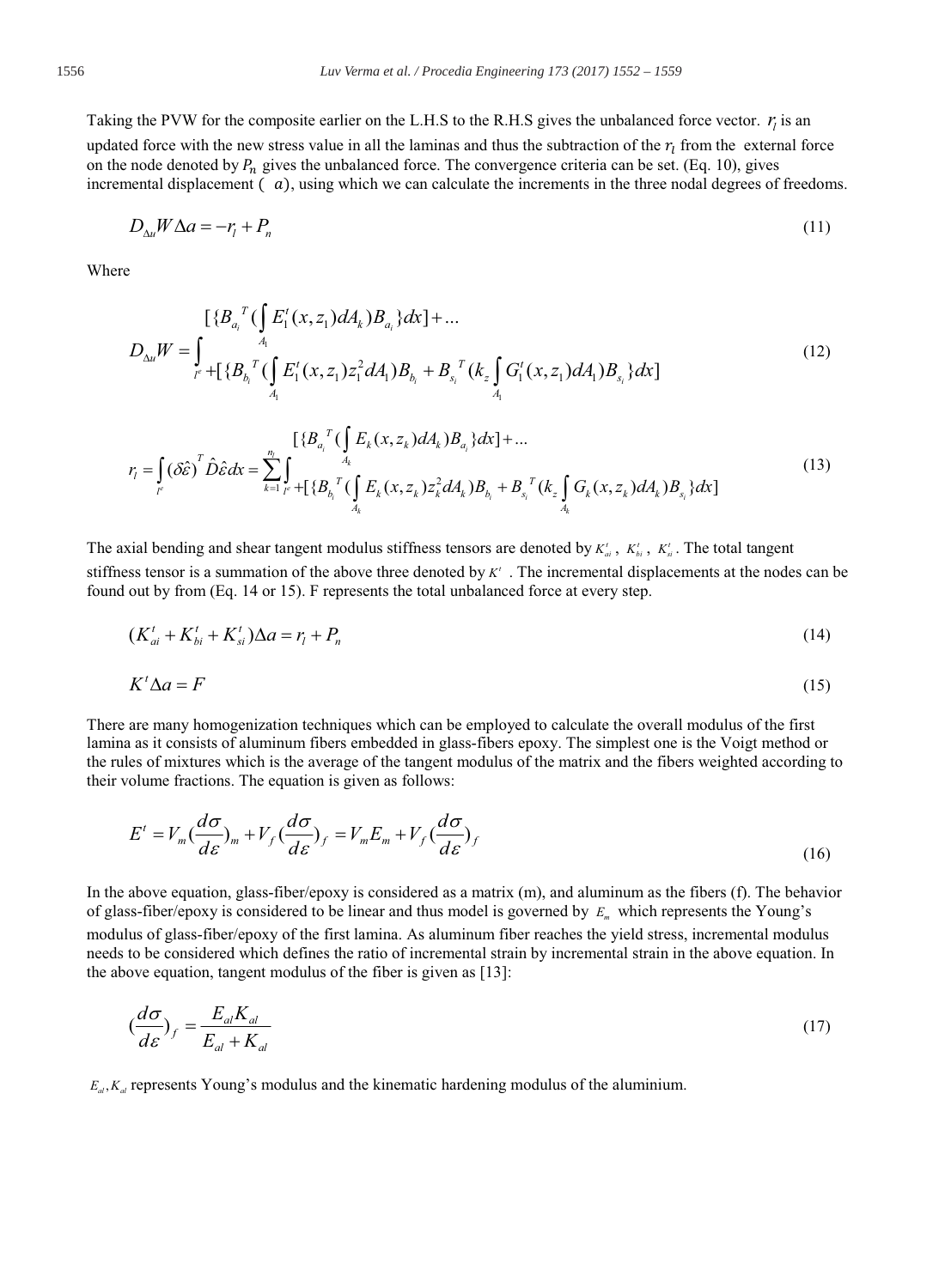The above formulation gives the displacement at the nodes of an element and takes care of the global and local forces. To calculate the stresses in the 1<sup>st</sup> lamina which undergoes kinematic hardening and thus behave inelastically, the convex cutting plane algorithm [12] have been employed which takes the strain as an input at each load increment and gives out the stresses in the first lamina. The algorithm below completely describes the global picture from applying force increment to the calculation of stresses at the local and global level. The algorithm is given as follows:

- 1. Increment the load :  $F_{n+1} = F_n + F$
- 2. Find out the matrix A, B and D for the composite by calculating them for the individual laminas and summing them together using elastic, shear modulus and theta properties.
- 3. Find out the displacement, bending and shear stiffness  $K_a$ ,  $K_b$ ,  $K_s$
- 4. Solve  $K$   $u = F$
- 5. Using the increments in displacement at every load step, calculate the total displacement at  $t_{n+1}$  by  $u_{n+1} = u_n + u$ .
- 6. Divide each lamina into three parts, and label them using z- indices starting from the top. So there are total 12 z-indices for four layered composite because at the boundary we need to define two indices.
- 7. At each z- position find out the strains  $\varepsilon_{xx}$ ,  $\gamma_{xz}$
- 8. The aluminum (Al.) fiber is embedded in the top-most layer, thus at  $z_1$  index material property is inelastic and hence strain at  $z_1$  is supplied to the 1-D kinematic convex cutting algorithm [12] function.
- 9. The Al. fiber is considered to undergo kinematic hardening when the yield function in the fiber becomes equal to or greater than zero. The function is supplied with strain and hence the algorithm is strain controlled locally and force-controlled globally.
- 10. After reaching critical yield stress, plastic strain, back stress and total stress is calculated in 1-D at every iteration. Based on critical yield stress value, the tangent modulus (Eq. 17) is calculated for the fibers.
- 11. After calculating tangent modulus, the Voigt method is used and based on the (Eq. 16), the overall tangent modulus of the composite is calculated and used to calculate A, B, D matrix for the first lamina in the following iteration consisting fibers.
- 12. The stresses can be calculated in the other laminas and corresponding indices using simple composite linear elastic relations.

## 3. Results

In the following section, results using finite element formulation has been shown for the composite with four laminas stacked as 0/90/90/0. The beam is considered to be a cantilever beam with the length divided into elements and each element is having two nodes. Each node has three degrees of freedom. Material properties and geometric properties of the element and the composite is given in Table 1. The width and thickness given in the dimension section belong to the cross-section of the composite.

Table 1. Material properties and dimensions of the beam.

| Properties and Dimension |                                                                                                                         |
|--------------------------|-------------------------------------------------------------------------------------------------------------------------|
| Glass-fiber/epoxy        | $E_1 = 38.6 \text{ GPa}, E_2 = 8.27 \text{ GPa}, \mu = 0.26,$<br>$G_{12} = 4.14 \text{ GPa}, G_{23} = 1.65 \text{ GPa}$ |
| Aluminum (Al.) fiber     | $E_{\alpha l} = 70 \text{ GPa}, \mu_{\alpha l} = 0.32$                                                                  |
| Comp. Dimensions         | $L_{elem} = 6.3mm, b = 40mm, t = 10mm$                                                                                  |

Figures below show the stress variation along the thickness of the composite beam for three different thicknesses. The origin of the z-axis is considered to be a center of the composite. Fig. 1 shows the variation of the stress in the beam along its thickness. The stresses are symmetrical for the second and third laminas stacked at 90 degrees for all three cases of thickness. The stresses are not symmetrical in the first and fourth layer even they are at same angles. The reason is the addition of inelastic fibers in the top-most layer. In the modelling, homogenization of aluminum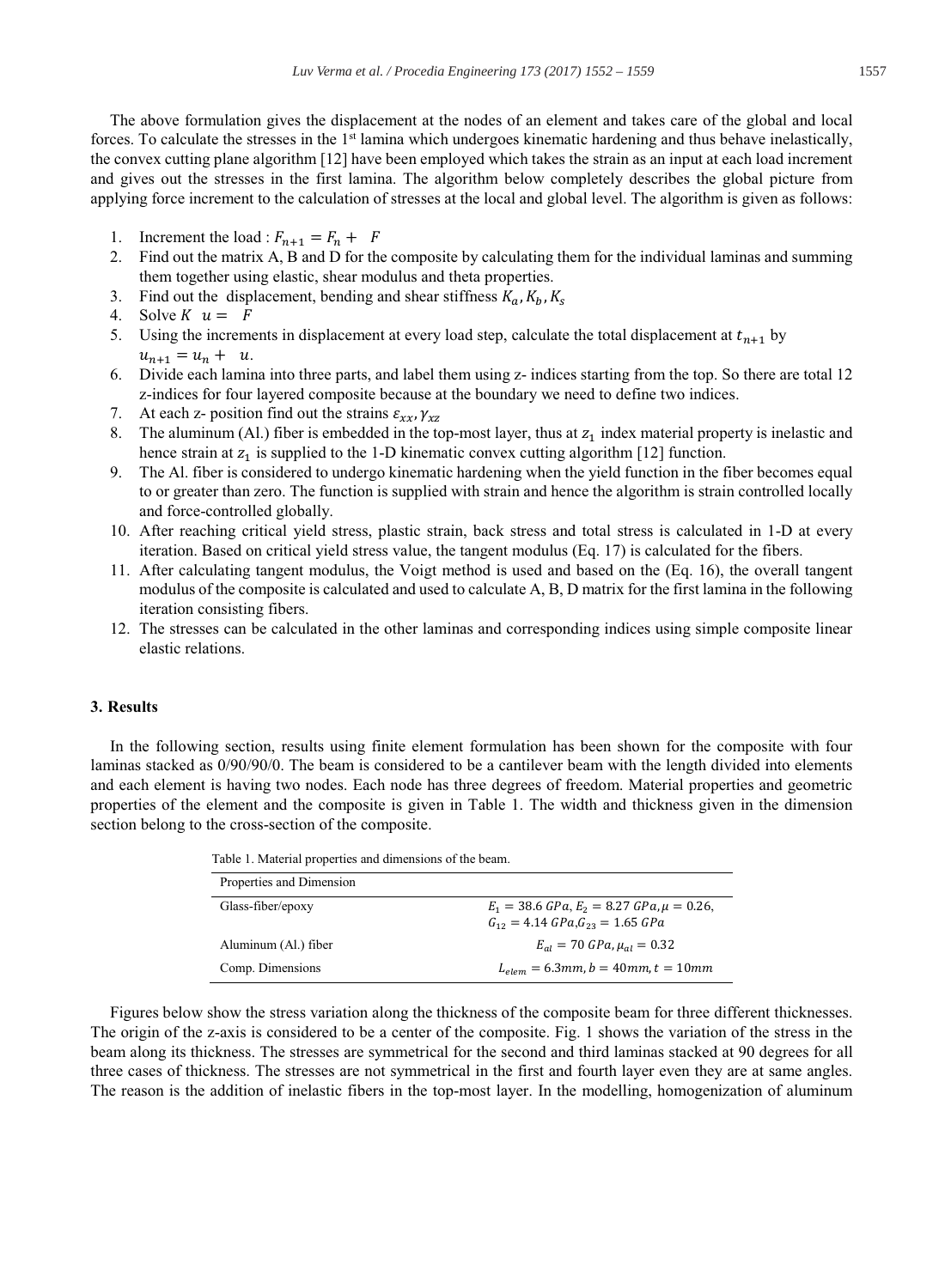fibers with GFRP increases the modulus property of the top-most lamina. Thus for the same amount of strain, the stresses are more in the top-most laver. It means that any embedment will increase the stresses in the composite in that specific region. Increasing the overall thickness increase the stresses in the laminas and is better explained by Fig 2. It shows one-dimensional stress vs strain plot in the longitudinal direction for different laminas oriented at different angles and for the overall thickness variation. After reaching yield-stress, the top most layer shows inelastic behavior due to the presence of inelastic fibers which undergoes kinematic hardening. The curve gives the overall behavior of composite. In the top-most layer, loading and unloading paths are different as evident by the hysteresis, thus giving the extra area in the plastic region that is not possible to get in the elastic composites and this lead to an increase in the energy dissipation. While unloading elastic composites retain their original states, and hence if unloading is a part of the phenomenon we are looking at, energy dissipation will be zero. Generally, in the impact events, the area under the loading curve is one which gives the dissipation to failure. As metal is embedded stresses are more in the embedded region giving an advantage even in an elastic region over non-embedded composites. The effect of thickness is evident from the increment in the energy dissipation. As thickness is less, the contact time of the sample with projectile will be less. As a result, the full potential of embedment won't come into play in terms of plastic dissipation. As thickness increases, the embedment will be in the contact time with the projectile will increase and hence plastic dissipation should increase with the thickness. Also, there is an elastic component of dissipation which is integrated in an implicit way with the metal fiber and hence total energy dissipation is more.



Fig. 1. Stress variation along the thickness direction for a particular load for 0/90s composite



Fig. 2. Stress- strain variation along the longitudinal direction for different laminas with varying thickness